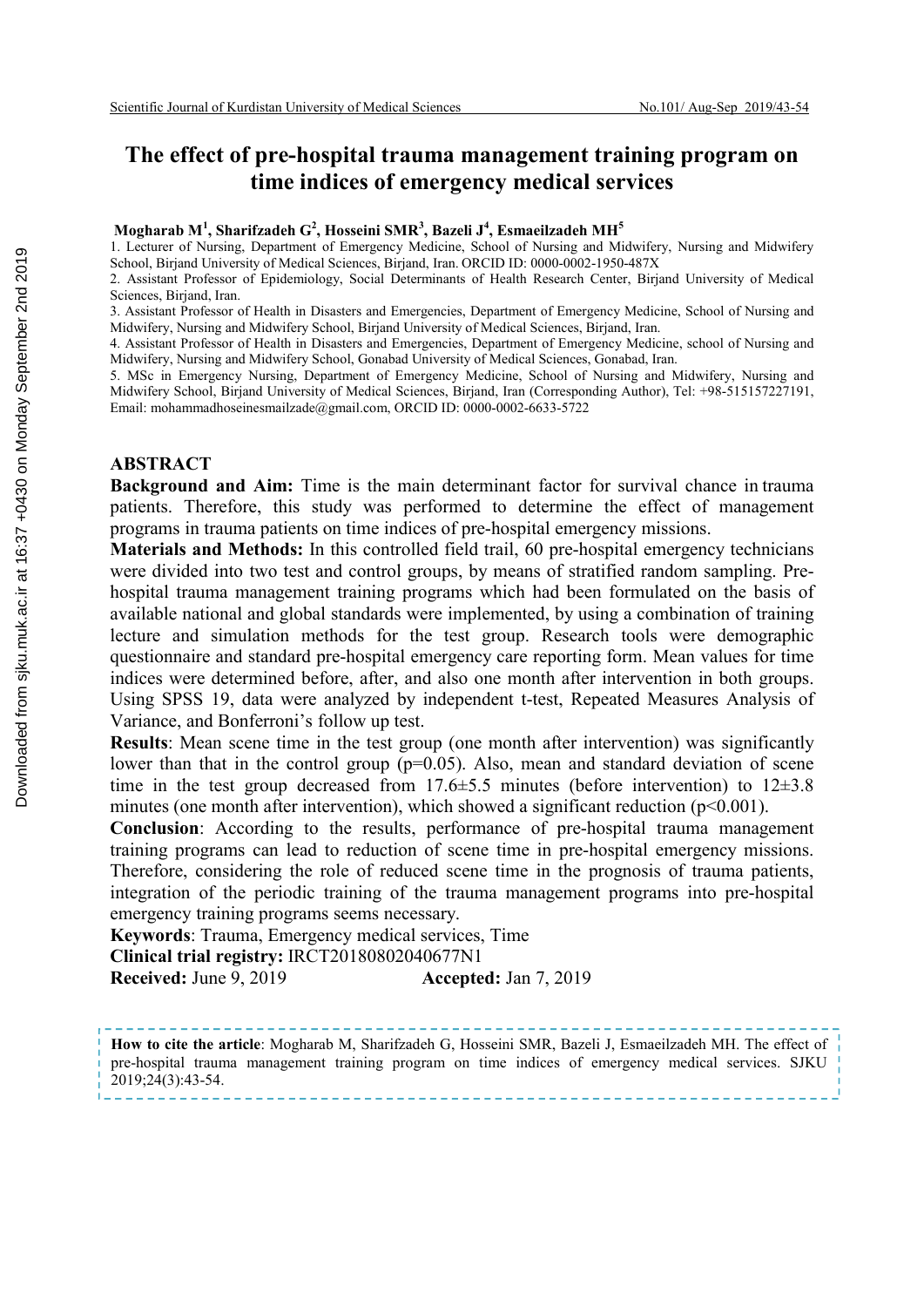# **تأثیر آموزش برنامه مدیریت تروماي پیش بیمارستانی بر شاخصهاي زمانی خدمات پزشکی اورژانس**

#### **4 ، محمدحسین اسماعیلزاده <sup>3</sup> ، جواد باذلی <sup>3</sup> ، سید محمدرضا حسینی <sup>2</sup> ، غلامرضا شریفزاده <sup>1</sup> مرضیه مقرب**

۱. مربی پرستاری، گروه فوریت های پزشکی، دانشکده پرستاری و مامایی بیرجند، دانشگاه علوم پزشکی بیرجند، ایران. شناسه ارکید: fA0۰-۴۸۷X-۱۰۰۰-۰۰۰۰-۰۰۰۷ 2 استادیار اپیدمیولوژي، مرکز تحقیقات عوامل اجتماعی مؤثر بر سلامت، دانشگاه علوم پزشکی بیرجند، بیرجند، ایران. .3 استادیار سلامت در بلایا و فوریتها ، گروه فوریت هاي پزشکی، دانشکده پرستاري و مامایی، دانشگاه علوم پزشکی بیرجند، بیرجند، ایران. .4 استادیار سلامت در بلایا و فوریتها، گروه فوریت هاي پزشکی، دانشکده پرستاري و مامایی، دانشگاه علوم پزشکی گناباد، گناباد، ایران. ۴. کارشناس ارشد پرستاری اورژانس،گـروه فوریـت هـای پزشـکی، دانشـکده پرسـتاری و مامـایی، دانشـگاه علـوم پزشـکی بیرجنـد، بیرجنـد، ایـران (مولـف مسـول)، تلفـن ثابت،051-5157227191: پست الکترونیک: com.gmail@mohammadhoseinesmailzade، شناسه ارکید: 0000-0002-6633-5722

#### **چکیده**

**زمینه و هدف:** زمان یک عامل اصلی تعیینکننده شانس بقا در بیماران ترومایی میباشد. لذا این مطالعه باهدف تعیین تأثیر آموزش برنامه مدیریت تروماي پیش بیمارستانی بر شاخصهاي زمانی خدمات پزشکی اورژانس انجام شد.

**روش بررسی:** در مطالعهاي از نوع کارآزمایی میدانی شاهد دار تصادفی شده 60 نفر از تکنسینهاي اورژانس پیش بیمارستانی به روش تخصیص تصادفی طبقهاي به دو گروه آزمون و شاهد تقسیم شدند. آموزش برنامه مدیریت تروما پیش بیمارستانی تدوینشده بر اساس استانداردهاي موجود کشوري و جهانی طی دو روز فشرده با تلفیقی از روشهاي آموزشی سخنرانی و شبیهسازي در گروه آزمون اجرا شد. ابزار پژوهش شامل پرسشنامه دموگرافیک و فرم استاندارد گزارش مراقبت اورژانس پیش بیمارستانی بود. میانگین شاخصهاي زمانی قبل، بعد و یک ماه بعد از انجام مداخله در دو گروه استخراج شد. تحلیل دادهها با نرمافزار 19 SPSS و توسط آزمونهاي تی مستقل، آنالیزواریانس تکرار شده و تست تعقیبی بن فرونی صورت گرفت.

**یافتهها:** میانگین زمان صحنه در گروه آزمون یک ماه بعد از مداخله بهطور معناداري کمتر از میانگین زمان صحنه در گروه شاهد بود (0/05=p(. همچنین میانگین و انحراف از معیار زمان صحنه در گروه آزمون از17/6±5/5دقیقه قبل از مداخله به 12±3/8دقیقه یک ماه بعد از مداخله کاهش یافت که ازنظر آماري کاهش معناداري داشت (0/001>p(.

**نتیجهگیري:** اجراي برنامه تمرینی مدیریت تروما میتواند منجر به کاهش زمان صحنه در اورژانس پیش بیمارستانی گردد. بنابراین، با توجه به نقش کاهش زمان صحنه در پیشآگهی مصدومان ترومایی ادغام آموزش دورهاي برنامه تمرینی مدیریت بیماران ترومایی در اورژانس پیش بیمارستانی ضروري به نظر میرسد.

**کلید واژه ها:** تروما، خدمات پزشکی اورژانس، زمان

**ثبت کار آزمایی بالینی:** 1N20180802040677IRCT وصول مقاله97/10/17: اصلاحیه نهایی: 98/2/29 پذیرش: 98/3/19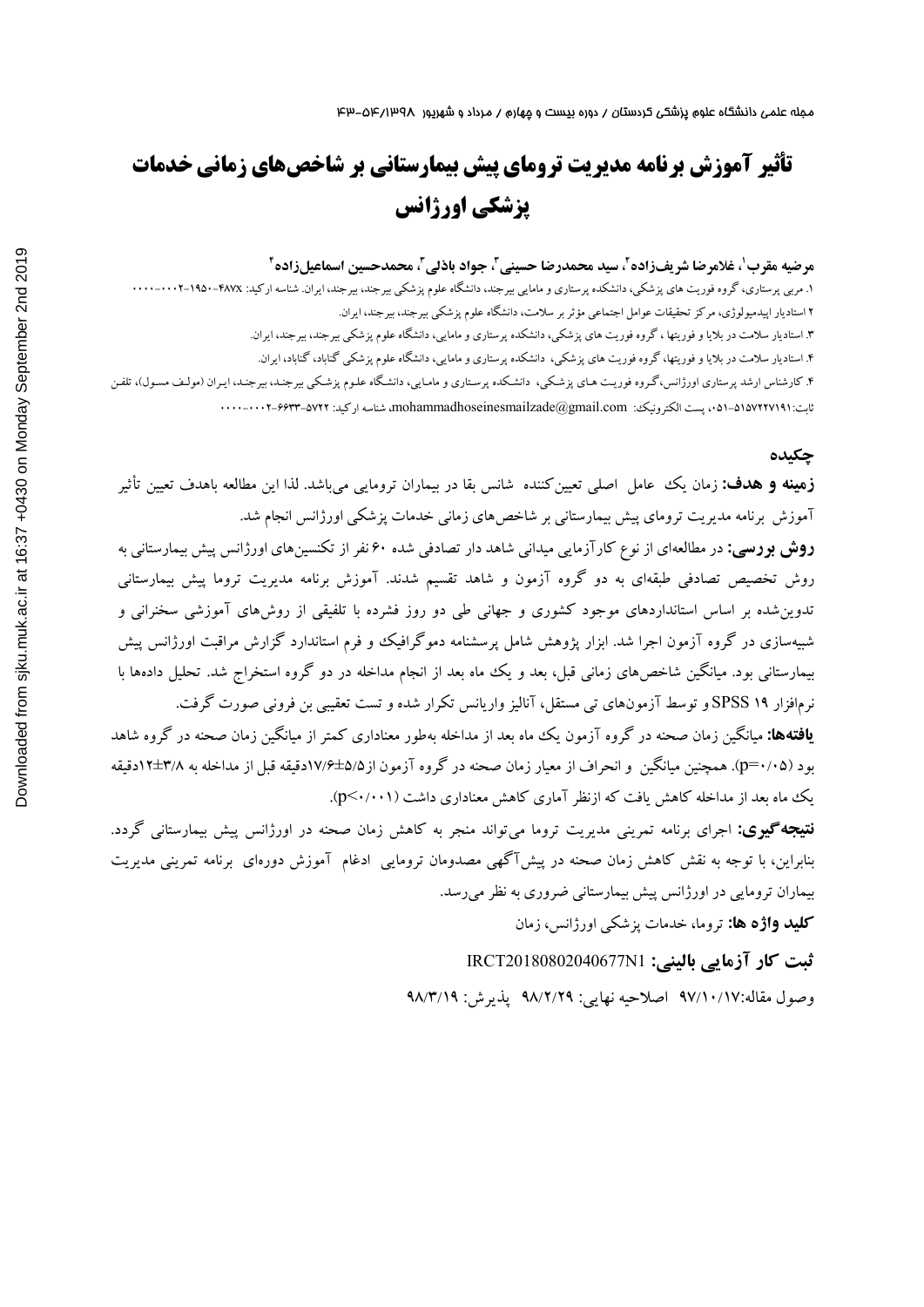تروما یکی از مهمترین علل مرگومیر و ناتوانی در سراسـر جهان است، بهطوريکه امروزه تروما عامل اصلی مـرگ در افراد زیر 46سال و جوان میباشد که این امـر باعـث تحمیـل خسارات جبرانناپذیر جسمی، روحی، اجتماعی و اقتصـاد ي به جامعه میگردد (1).

**مقدمه** 

بر اساس گزارش "سازمان جهانی بهداشت" سالانه 5 میلیون نفر در اثر حوادث جان خود را از دست میدهند و میلیونها نفر دچار معلولیت میشوند (2). ایران بـا 34/1 مـورد مـرگ در هر صد هزار نفر در سال 2013 و32/1 مورد مرگ در هر صد هزار نفر و بیش از سیصدوچهار هـزار مصـدوم در سـال ،2014، یکی از بالاترین میزان مـرگ ومیـر ناشـی از حـوادث ترافیکی جادهاي در جهان را به خـود اختصـاص داد ه اسـت  $\mathcal{L}(\mathbf{r})$ 

سـرویسهـاي پزشـکی اورژانـس در سراسـر دنیـا در تـلاش جهت کاهش میزان مرگومیر در بیمـاران ترومـا یی هسـتند . براي انجام این امر، اغلب تمرکز بر روي کوتاه شـدن زمـان پیش بیمارستانی در بیماران ترومایی بهعنوان بخش مهمـی از زمـان طلایـی اسـت (4). از ایـن رو مفهـوم سـاعت طلایـی بهعنوان یک اصل مهم در مراقبت از بیماران ترومایی در فاز پیش بیمارستانی مطـرح اسـت (5). زمـان طلا یـی بیـ انگر آن است که با دریافت کمک پزشکی در یکزمان کوتاه(کمتر از ۶۰ دقیقه پس از وقوع آسیب)، شانس زنـده مانـدن بیمـار به بیشترین میزان ممکن خواهد بود (6).

شـاخصهـاي زمـانی اسـتاندارد اورژانـس پـیش بیمارسـتانی عبارتاند از: زمان پاسخ، زمان صحنه، زمـان انتقـال و زمـا ن کل مأموریت (جدول شـماره١). ازایـنبـین زمـان صـحنه بـه دلیل گستردگی دامنـه ي مراقبـت هـاي اورژانـس و بـالاترین تراکم تصمیمگیري در فاز درمان از کل شاخصهاي زمـان ی در اورژانــس پــ یش بیمارســتانی، طــولانیتــر اســت (8 7،) بـهطـوريکـه در مطالعـه Osteras و همکـاران یکـی از فاکتورهاي مهم مرتبط با افزایش زمان صحنه، مأموریتهاي

ترومایی ذکر شده اسـت (9). مطالعـه Joshua و همکـاران نشان داد زمان صحنه طولانی با افزایش شانس مرگومیر در بیماران ترومایی همراه بوده است. لذا کاهش زمان صـحنه و انتقال سریع و ایمن بیماران ترومایی به مرکـز درمـان ی بسـ یار اهمیت داشته و یک هدف قابل اصلاح براي بهبود پیامدهاي بیماران ترومایی است (10). برنامههـا یی بـراي کـاهش ایـن زمان طراحیشده است. یکی از این برنامهها، برنامـه تمرینـی حفظ حیات در بیماران ترومایی بهعنوان یکی از برنامـه هـا ي آموزشی پیشرو درزمینه مراقبت و مدیریت بیماران ترومـا یی در اورژانس پیش بیمارستانی است کـه بـه حـداقل رسـاندن زمان صحنه و انتقال ایمن جزو اهداف آن است (12 11،). با توجه به اهمیت ارائه خدمات حیاتی و فوري به مصـدوم ین ترومایی توسط مراکز اورژانس و در نظر گرفتن این موضوع که مدیریت زمان یکی از ارکان خدمترسانی در این مراکز است، ارتقاي مراقبـت ب یمـار و بهبـود نتـا یج سیسـتم مراقبـت سلامت زمانی قابل حصول است که از زمـان بـه عنـوان یـ ک فاکتور مهم و موفقیتآمیز در تأمین مراقبت بیمـار باکیفیـ ت بالا استفاده بهینه برد (13).

نتایج مطالعات انجـام شـده در ا یـ ران نیـ ز نشـانگر بـالا بـودن شاخصهاي زمانی خصوصاً زمان صحنه در بیماران ترومایی نسبت به استانداردهاي موجود در اورژانس پیش بیمارسـتان ی است (14 13،) که اهمیت کاربرد شیوههاي مؤثر در کاهش فواصل زمانی را نشان میدهد. بااینوجـود در بررسـ ی متـون انجــامشــده مطالعــهاي در خصــوص تــأثیر آمــوزش برنامــه مدیریت بیماران ترومایی بـر شـاخص هـای زمـانی اورژانـس پیش بیمارستانی یافت نکـردیم . لـذا بـا توجـه بـه بـالا بـودن شاخصهاي زمانی در ایران نسبت به استانداردهاي موجود و اهمیت رفع مشکل طولانی بودن فواصل زمانی، اجراي برنامه مـدیریت بیمــاران ترومـایی در اورژانـس پــیش بیمارســتانی ضروری به نظر میرسد. لذا پژوهش حاضر بـا هــدف تعیـین تأثیر آموزش برنامـه مـدیریت ترومـای پـیش بیمارسـتانبی بـر شاخصهاي زمانی اورژانس پیش بیمارستانی انجام شد.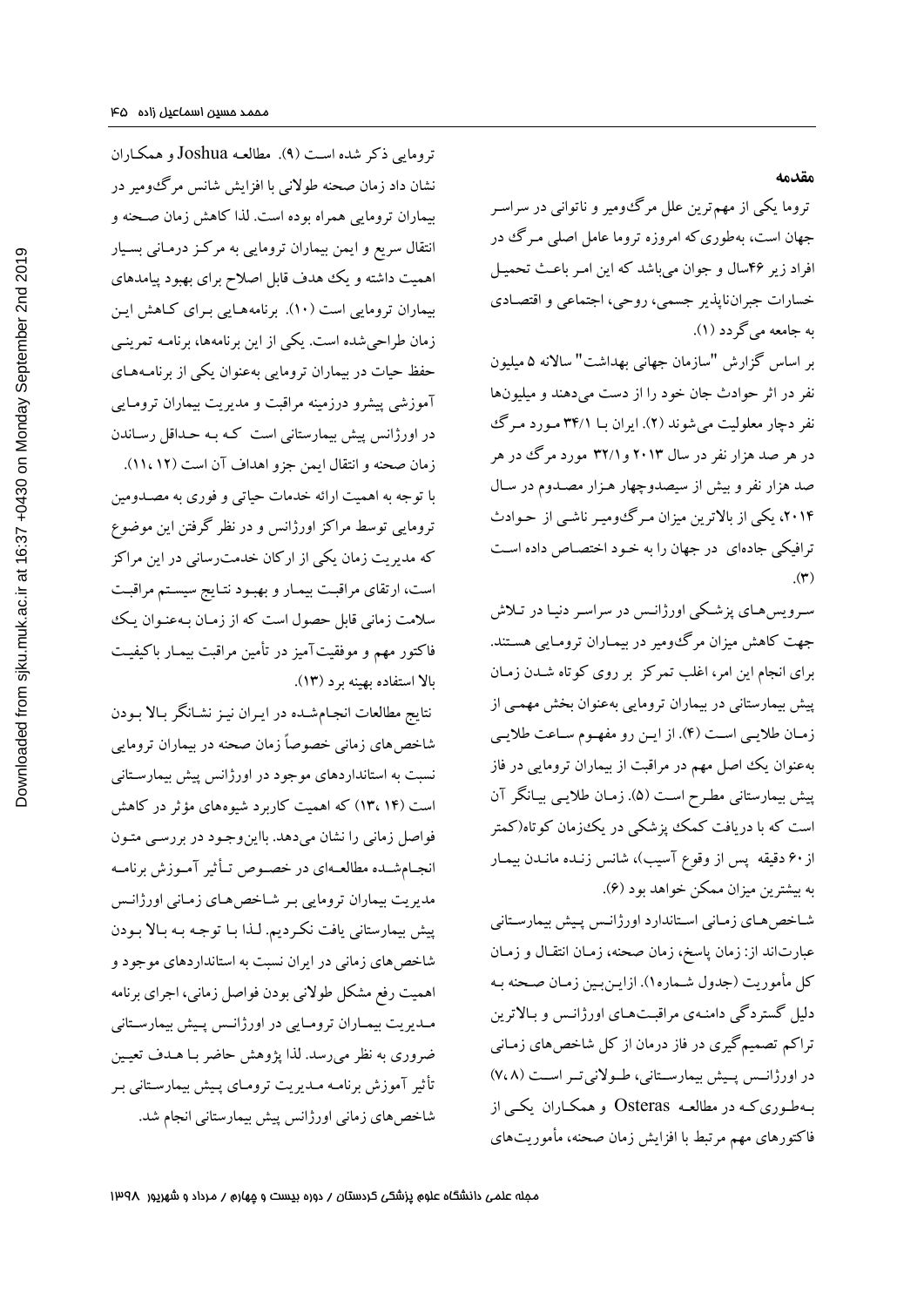# **روش بررسی**

#### **نوع مطالعه**

مطالعه حاضر از نـوع کارآزمـا یی میـدانی شـاهددار اسـت و بهمنظور بررسی تأثیر آموزش برنامه مـدیریت ترومـای پـیش بیمارستانی بر شاخصهاي زمانی اورژانس پـ یش بیمارسـتان ی دانشگاه علوم پزشکی گناباد در شرق ایران در تابسـتان سـال 1397 انجام شد.

#### **حجم نمونه**

بـا اسـتناد بـه مقالـه مشـابه Sadeghnezhad و همکـاران (15)، بـا اسـتفاده از فرمـول مقایسـه دو میـانگین بـا در نظـر گــرفتن ضــریب اطمینــان 95 درصــد و تــوان آزمــون 90 درصد23، نمونه براي هر گروه محاسـبه شـد کـه بـا در نظـر گرفتن احتمال ریزش تعداد 28 نفر و جهت افـزایش قـدرت مطالعه ۳۲ نفر برای هر گروه (جمعاً۶۴ نفـر) در نظـر گرفتـه شد.

#### **نمونهگیري**

به ترتیب در سه مرحله انجام شد: نمونـه گیـ ري در دسـترس ، تخصیص طبقهاي و تخصیص تصادفی ساده. بدین منظور 64 نفر از تکنسینهایی که معیارهاي ورود را داشتند بـه صـورت نمونهگیري در دسترس انتخاب و بر اساس سطح تحصـ یلات به دوطبقه(کاردان و کارشناس) تقسیم شدند و سپس نمونهها

شاخص زمانی تعریف time Response فاصله زمانی بین دریافت تماس اورژانس و رسیدن آمبولانس به صحنه time Scene فاصله زمانی بین رسیدن آمبولانس به صحنه و ترك محل حادثه time Transport فاصله زمانی بین ترك محل و رسیدن آمبولانس به بخش اورژانس time run Total مجموع سه فاصله زمانی زمان پاسخ، زمان صحنه، زمان انتقال

جدول :1 تعریف شاخصهاي زمانی مختلف ارائه خدمات اورژانس(15)

از هر سطح به نسبت تعداد تکنسینها بهطـور تصـادف ی سـاده

معیار ورود به مطالعـه عـدم سـابقه شـرکت در برنامـه حفـظ

حیات در بیماران ترومایی و گزارش مأموریتهـا ي بـا یـ ک بیمار ترومایی که به بیمارستان منتقلشده بود و معیار خروج

از مطالعه، عدم تمایل براي ادامه حضـور در مطالعـه یـا عـدم حضور در بیش از یک جلسـه آموزشـی یـا مخـدو ش بـودن

ابـــزار گـــردآور ي دادههـــا متشـــکل از دو بخـــش : اول خصوصـیات دموگرافیـک شـامل(سـن، سـطح تحصـیلات،

وضعیت اسـتخدام و سـابقه کـار تکنسـینِهـا) و دوم سیسـتم اتوماسیون اورژانس گناباد بود که مأموریتهاي ترومـا یی بـا توجــه بــه طبقــهبنــدي علــل آســیبهـا بـر اســاس مــاتریس

توســعهیافتــه مرکــز ملــی آمــار بهداشــت و کنتــرل بیمــاري ایالاتمتحده آمریکا انتخاب شدند (11). بدین ترتیب موارد

تروما به سه دسته تقسیم شدند: آسیبهاي ترافیکی، سقوط و سایر صدمات. زمانهاي مأموریت نیز بر اساس شاخصهـاي زمانی استاندارد ارائه خدمات اورژانس(جدول شماره 1) که

توسط Altintas و Bilir انجامشده و در مطالعات قبلی نیز استفادهشـده اسـت (16)، بررسـ ی و محاسـبه گرد یـد . مـوارد

ترومـا و زمـانهـاي مأموریـت از طریـق سیسـتم اتوماسـیون

الکترونیکی اورژانس ثبت شد.

در دو گروه آزمون و شاهد قرار گرفتند.

پرسشنامه در هنگام اجراي پژوهش بود.

**ابزار گردآوري دادهها** 

ســاختار و محتــوي جلســات، زمــانبنــدي و اجــراي برنامــه مدیریت بیماران ترومایی در اورژانـس پـیش بیمارسـتانی بـر

اساس برنامه پیشنهادي سازمان اورژانس ایـران و طـرح دوره گروه مشورتی پزشـکی اورژانـ س آمریکـا Emergency(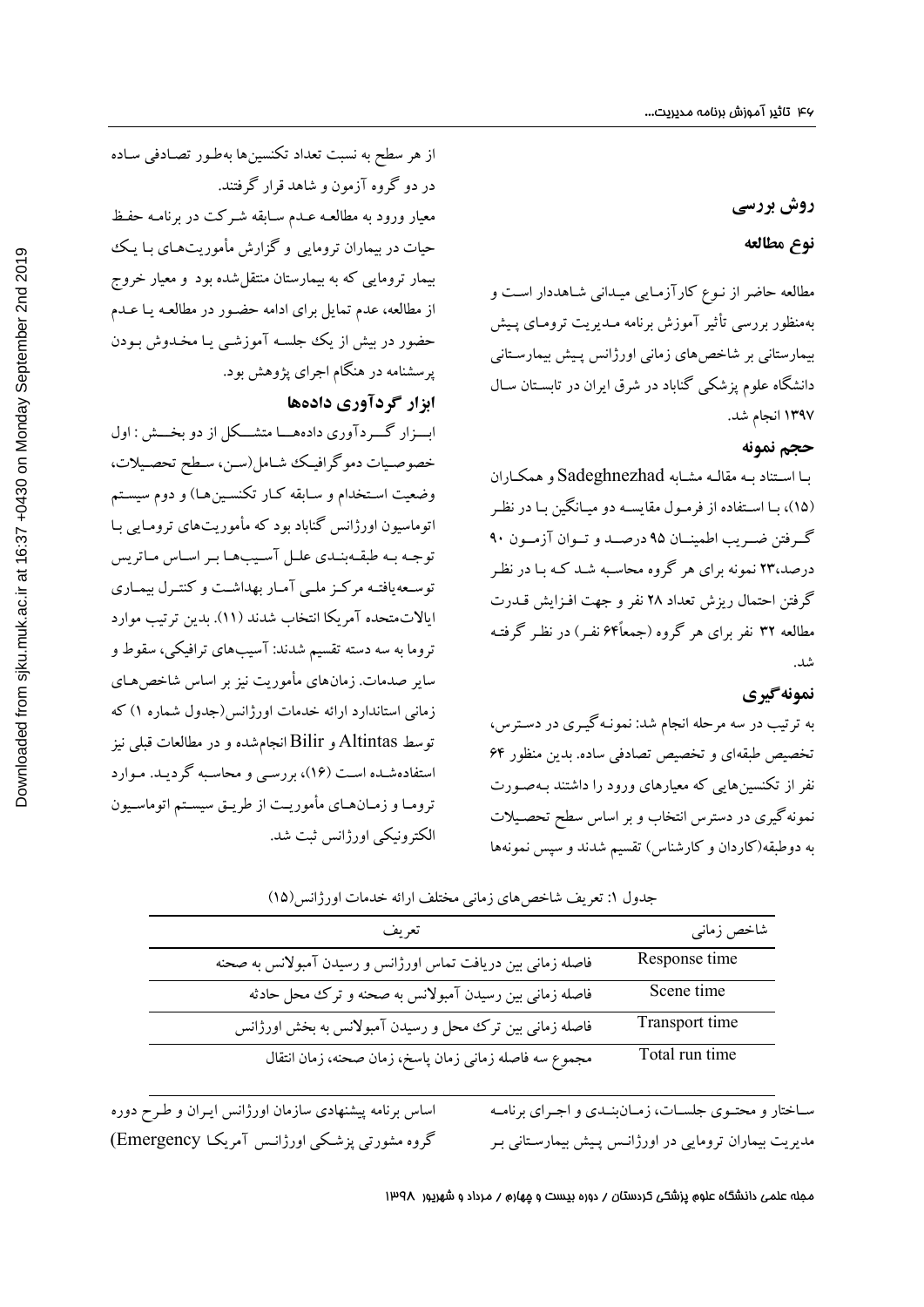(Skill Stations) بود. در بخش نظری از روش سخنرانی (اســلاید و فــیلمهــاي آموزشــی) و در بخــش عملــی از ایستگاههای مهـارتی بـا سـناریوهای شـبیهسـازیشـده ترومـا استفاده شد. جلسات کارگاه جمعاً به مدت16 ساعت بود که طی دو روز فشرده در دو نوبـت صـبح و عصـر برگـزار شـد (شکل شماره 1).

 در Medical Consultants Incorporation) مراقبت از بیمـاران ترومـا یی در اورژانـس پـیش بیمارسـتانی (11)، مقـالات، سـایت اینترنتـی انجمـن ملـ ی تکنسـین هـاي فوریتهای پزشکی آمریکا (National association of) بسـتههـاي و emergency medical technicians) آموزشی سازمان اورژانس کشور بود. برنامه مداخله متشـکل از دو بخــش آمــوزش هــاي نظــري (lectures (و عملــی



#### **یافته ها**

نتایج آزمون آماري نشان داد که دو گروه آزمون و شاهد ازنظر مشخصات دموگرافیکی، همگن بودند. توزیع فراوانی مأموریتهاي تروما بر اساس مکانیسم آسیب نیز تفاوت

آماري معناداري در دو گروه نداشت، به عبارتی دو گروه ازنظر توزیع نوع تروما همسان بودند (جدول 2)**.**  یافتههاي مطالعه نشان داد که شاخصهاي زمانی گروه آزمون و گروه شاهد قبل از مداخله تفاوت آماري معناداري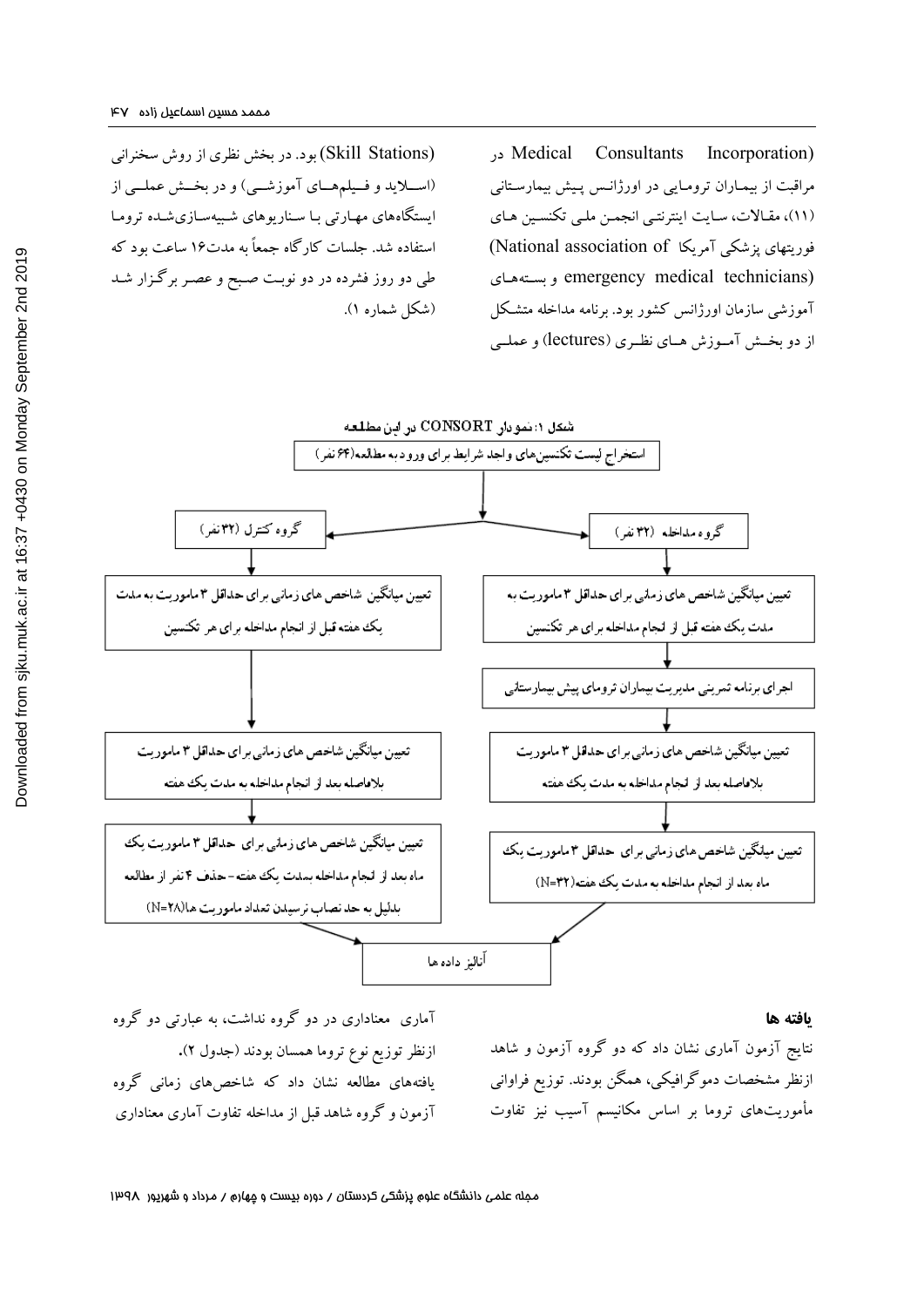نداشته است (0/72=P(. همچنین تفاوت آماري معناداري قبل، بلافاصله بعد و یک ماه بعد مداخله در میانگین زمان پاسخ در دو گروه آزمون و شاهد مشاهده نگردید. میانگین زمان صحنه در دو گروه آزمون و گروه شاهد قبل از مداخله و بلافاصله بعد از مداخله تفاوت آماري معناداري نداشت، ولی میانگین زمان صحنه گروه آزمون یک ماه بعد مداخله بهطور معناداري کمتر از میانگین زمان صحنه در گروه شاهد بود (0/05=p(. همچنین میانگین زمان صحنه در گروه آزمون از 17/6±5/5 دقیقه قبل از مداخله به 12±3/81 دقیقه یک ماه بعد از مداخله کاهش یافت که ازنظر آماري کاهش معناداري داشت. نتایج تست تعقیبی بن قرونی در مراحل مختلف زمانی نشان داد در گروه آزمون زمان صحنه قبل با یک ماه بعد مداخله کاهش آماری معنیداري وجود داشته است (0/001>p(. در گروه شاهد زمان صحنه از 15/6+3/9 قبل از مداخله به 19/8±14/6 دقیقه یک ماه بعد مداخله افزایش داشت که ازنظر آماری معنادار نبود (0/1=p(. تفاوت آماري معناداري قبل، بلافاصله بعد و یک ماه بعد مداخله در میانگین زمان انتقال در دو گروه آزمون و شاهد مشاهده نشد. همچنین تفاوت آماري معناداري قبل از مداخله، بلافاصله بعد از مداخله و یک ماه بعد از مداخله در میانگین زمان کل مأموریت در دو

گروه آزمون و گروه شاهد مشاهده نشد. ولی میانگین زمان کل مأموریت در گروه آزمون قبل از مداخله از 43/9±19/4 به36/2±13/6 دقیقه یک ماه بعد از مداخله کاهش یافت که ازنظر آماري کاهش معناداري را نشان میدهد (p=۰/۰۲). نتایج تست تعقیبی بن فرونی در مراحل مختلف زمانی نشان داد در گروه آزمون زمان صحنه قبل با یک ماه بعد مداخله کاهش آماري معناداري داشته است (0/04=p (ولی میانگین زمان کل مأموریت در گروه شاهد قبل از مداخله از 39/9±14/5 به 44/1±19/1 دقیقه یک ماه بعد از مداخله افزایش یافت که ازنظر آماري کاهش معناداري نداشت (جدول3).

میانگین تغییرات زمان پاسخ و زمان انتقال در مراحل مختلف زمانی در دو گروه موردمطالعه تفاوت آماري معناداري نداشت. مقایسه میانگین تغییرات زمان صحنه و زمان کل مأموریت نشان داد در مراحل قبل و بلافاصله بعد و همچنین بعد و یک ماه بعد از مداخله در دو گروه موردمطالعه تفاوت آماری معناداری وجود نداشت (۰۵٪ p>۰) ولی تغییرات میانگین قبل و یک ماه بعد از مداخله در زمان صحنه(0/001>p (و زمان کل مأموریت (0/04=p (در دو گروه کاهش معناداري را نشان داد (جدول4).

| p-value<br>آزمون كاي اسكوئر | شاهد (۲۸ نفر)                                           | مداخله (۳۲ نفر)                        |            | متغير دموگرافيک |
|-----------------------------|---------------------------------------------------------|----------------------------------------|------------|-----------------|
|                             | (درصد)تعداد                                             | (درصد)تعداد                            |            |                 |
| .7.90                       | 9(77/1)                                                 | $F(Y \Delta)$                          | مجرد       | وضعيت تأهل      |
|                             | 19(9/9V)                                                | $\mathsf{YA}(\mathsf{AV}/\mathsf{V})$  | متأهل      |                 |
|                             | $\mathcal{W}(\mathcal{F}\cdot\mathcal{N})$              | $\mathsf{YY}(\mathsf{FA}/\mathsf{A})$  | فوقديبلم   | سطح تحصيلات     |
| $\cdot/\Delta$              | 11(r4/r)                                                | $\mathcal{N}(\mathcal{M})/\mathcal{N}$ | ليسانس     |                 |
|                             | $V(Y \Delta)$                                           | $\mathbf{r}(\mathbf{A}/\mathbf{F})$    | رسمى       |                 |
| $\cdot$ /٢١                 | 11(r9/r)                                                | $1\Lambda(29/T)$                       | پیمانی     | وضعيت استخدام   |
|                             | $\mathcal{N} \cdot (\mathcal{N} \circ \mathcal{N})$     | 11(rF/F)                               | ساير       |                 |
| $\cdot$ / $\cdot$ 95        | 199 (VV/Y)                                              | <b>IAV(FA/A)</b>                       | تصادفات    |                 |
|                             | $\mathbf{r}\mathbf{1}(\mathbf{1}\mathbf{7}/\mathbf{7})$ | fV(V/T)                                | سقوط       | مكانيسم آسيب    |
|                             | TV(1.9)                                                 | $\mathsf{r}_\lambda(\mathsf{r})$       | ساير موارد |                 |
|                             |                                                         |                                        |            |                 |

جدول ۲: مقایسه توزیع مشخصات دموگرافیک و علل تروما در دو گروه آزمون و شاهد

مجله علمی دانشگاه علوم پزشکی کردستان / دوره بیست و چهارم / مرداد و شهریور 1398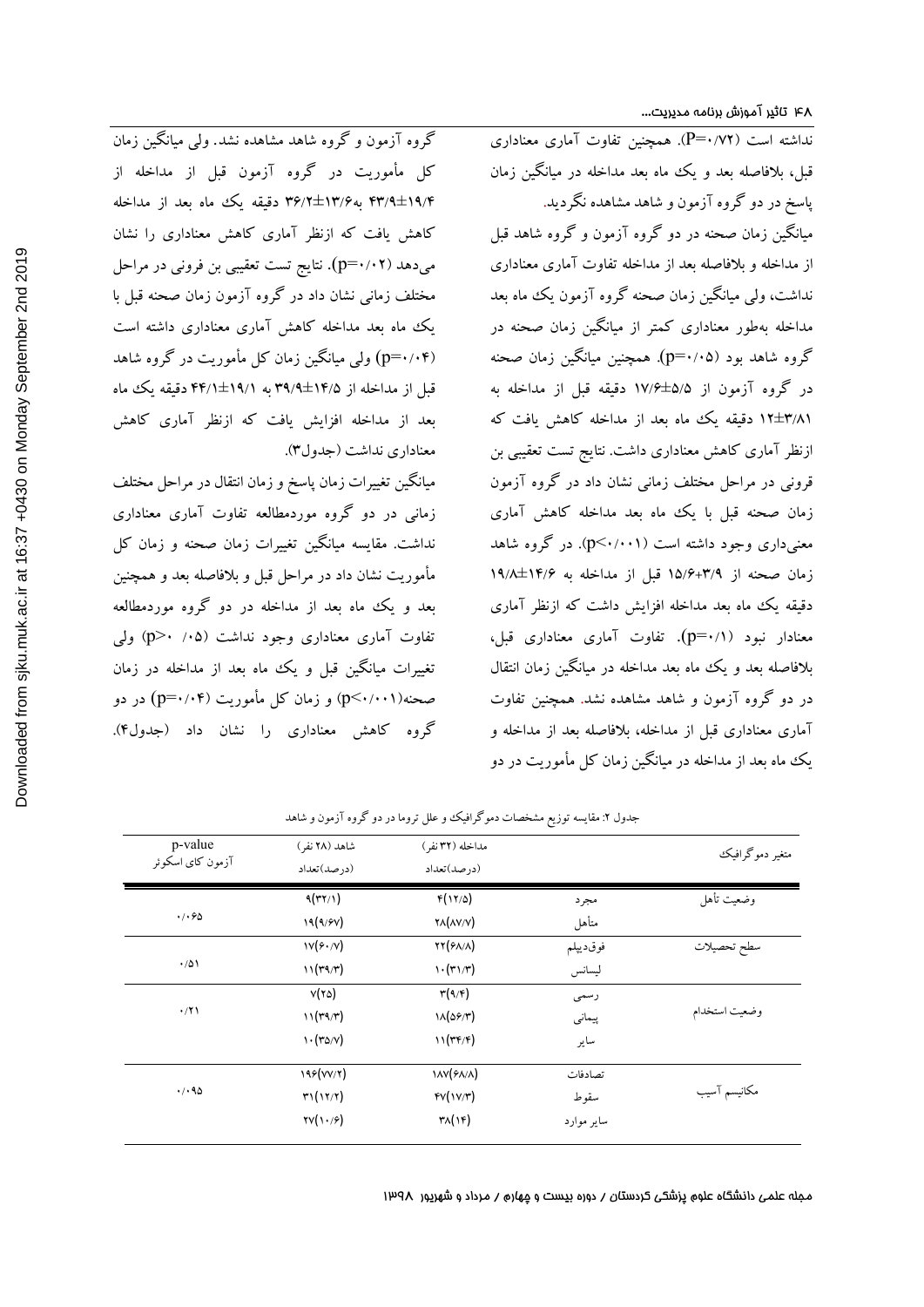| p-value                      | شاهد (۲۸ نفر)                               | مداخله (۳۲ نفر)                              | گروه موردمطالعه                       |              |
|------------------------------|---------------------------------------------|----------------------------------------------|---------------------------------------|--------------|
| آزمون تبي مستقل              | $(\epsilon \tilde{\mathbf{S}} + SD)$ دقبقه) | (دقىقە) $\bar{x}+SD$                         | شاخصهاي زماني                         |              |
| $p = \cdot$ / $\vee \tau$    | $A/Y \pm \mathfrak{F}/\mathfrak{F}$         | $\Lambda/\mathrm{V}\pm\mathrm{F}/\mathrm{F}$ | قىل از مداخله                         |              |
| $p = \cdot / v \cdot$        | $A/F \pm Y/9$                               | $\Lambda/\tau \pm \tau/\tau$                 | بلافاصله بعد از مداخله                |              |
| $p = \cdot/\tau v$           | $V\pm 1/9$                                  | $Y/\sqrt{2} \pm \Upsilon/\Upsilon$           | یک ماه بعد از مداخله                  | زمان پاسخ    |
|                              | $P = \cdot / \sqrt{2}$                      | $P = \cdot / \tau$                           | نتبجه آزمون آنالبز واربانس تكرارشونده |              |
| $p=\cdot/11$                 | $10/9$ $\pm$ $\frac{9}{4}$                  | $1V/F \pm \Delta/\Delta$                     | قبل از مداخله                         |              |
| $p = \cdot / v \cdot$        | $Y \cdot 72 + Y \cdot 70$                   | $10/1 \pm 5/7$                               | ىلافاصله ىعد از مداخله                |              |
| $p=\cdot/\cdot \Delta$       | $19/\lambda \pm 19/9$                       | $17 \pm 7/\Lambda$                           | ىك ماه ىعد از مداخله                  | ز مان صحنه   |
|                              | $P = \cdot/\tau v$                          | $P<\cdot/\cdot\cdot\cdot$                    | نتبجه آزمون آنالبز واربانس تكرارشونده |              |
| $p = \frac{1}{2}$            | $Y^{\pm}A/Y$                                | $1V/\Delta \pm 1\Delta/9$                    | قبل از مداخله                         |              |
| $p = \cdot / \tau$           | $1\lambda/1\pm\lambda/9$                    | $10/T \pm \Lambda/T$                         | ىلافاصله ىعد از مداخله                |              |
| $p = \cdot / \sqrt{r}$       | $1V/Y \pm \Lambda/\Lambda$                  | $19/F±1/\lambda$                             | ىك ماه ىعد از مداخله                  |              |
|                              |                                             |                                              |                                       | ز مان انتقال |
|                              | $P = \cdot/\lambda$                         | $P = \cdot / \Delta$                         | نتيجه آزمون آناليز واريانس تكرارشونده |              |
| $p = \cdot 779$              | $T9/4 \pm 17$                               | $f\uparrow/9 \pm 19/F$                       | قىل از مداخله                         |              |
| $p = \cdot / \sqrt{ }$       | $fV/T \pm f\mathcal{S}/f$                   | $Y/\lambda \pm 1Y/Y$                         | بلافاصله بعد از مداخله                |              |
| $p = \cdot / \cdot \epsilon$ | $FF/1\pm19/1$                               | $49/7 \pm 17/9$                              | یک ماه بعد از مداخله                  | زمان کل      |
|                              | $P = \cdot 75$                              | $P = \cdot / \cdot \cdot$                    | نتيجه آزمون آناليز واريانس تكرارشونده |              |

جدول ۳. مقایسه میانگین شاخصهای زمانی در دو گروه آزمون و شاهد قبل،بلافاصله و یک ماه بعد از مداخله

جدول :4 مقایسه میانگین تغییرات شاخصهاي زمانی در زمانهاي مختلف در دو گروه مداخله و شاهد

| p-value<br>آزمون تبي مستقل                    | شاهد (۲۸ نفر )                          | مداخله (۳۲ نفر )                         |                 | گروه                       |
|-----------------------------------------------|-----------------------------------------|------------------------------------------|-----------------|----------------------------|
|                                               | (دقىقە) $\bar{x}+SD$                    | (دقىقە) $\bar{x}+SD$                     |                 | ز مان ها                   |
| $p = \cdot$ /۴۲                               | $\cdot$ /۳ $\pm$ ۳/۹                    | $-\cdot$ /۴ $\pm$ ۳/۱                    | زمان ياسخ       |                            |
| $p = \cdot / \cdot \Delta V$                  | $f/\lambda \pm \cdot/\lambda$           | $-Y/F \pm F/\Lambda$                     | زمان صحنه       | قبل و بلافاصله بعد از      |
| $p = \cdot / \cdot \epsilon$                  | Y/1E9/Y                                 | $-Y/Y \pm 11/9$                          | ز مان انتقال    | مداخله                     |
| $p = \cdot \mid \cdot \mid \uparrow \uparrow$ | V/F±YF                                  | $-0/1$ ±1۲/۹                             | زمان کل         |                            |
| $p = \cdot / \lambda f$                       | $-1/7$ ±۴/۳                             | $-1\pm\tau/9$                            | زمان ياسخ       |                            |
| $p<\cdot/\cdot\cdot$                          | $f/\tau \pm 1 f/\Delta$                 | $-\Delta/\Delta \pm \Delta/Y$            | زمان صحنه       | قبل و یک ماه بعد از مداخله |
| $p = \cdot$ /۴۴                               | 1/7#9                                   | $-1/1 \pm 10/7$                          | ز مان انتقال    |                            |
| $p = \cdot / \cdot \cdot$                     | $f/t \pm 1$                             | $-V$ / $\div$ $\Lambda$ / $\Lambda$      | زمان کل مأموریت |                            |
| $p = \cdot 75$                                | $-1/\Delta \pm r/\Delta$                | $-1/9$ $\pm$ $\frac{9}{1}$ $\frac{1}{9}$ | زمان پاسخ       |                            |
| $p = \cdot 19$                                | $-1.79$ + $YYY/Y$                       | $-\tau \pm \Delta/\tau$                  | زمان صحنه       | ىلافاصله و يك ماه ىعد از   |
| $p = \cdot 77$                                | $-\cdot/\lambda \pm \Delta/\Delta$      | 1/1±6/F                                  | زمان انتقال     | مداخله                     |
| $p = \cdot$ /9                                | $-\mathbf{r}/1\pm\mathbf{r}/\mathbf{r}$ | $-Y/\Delta \pm 11/1$                     | زمان کا ِ       |                            |

مجله علمی دانشگاه علوم پزشکی کردستان / دوره بیست و چهارم / مرداد و شهریور 1398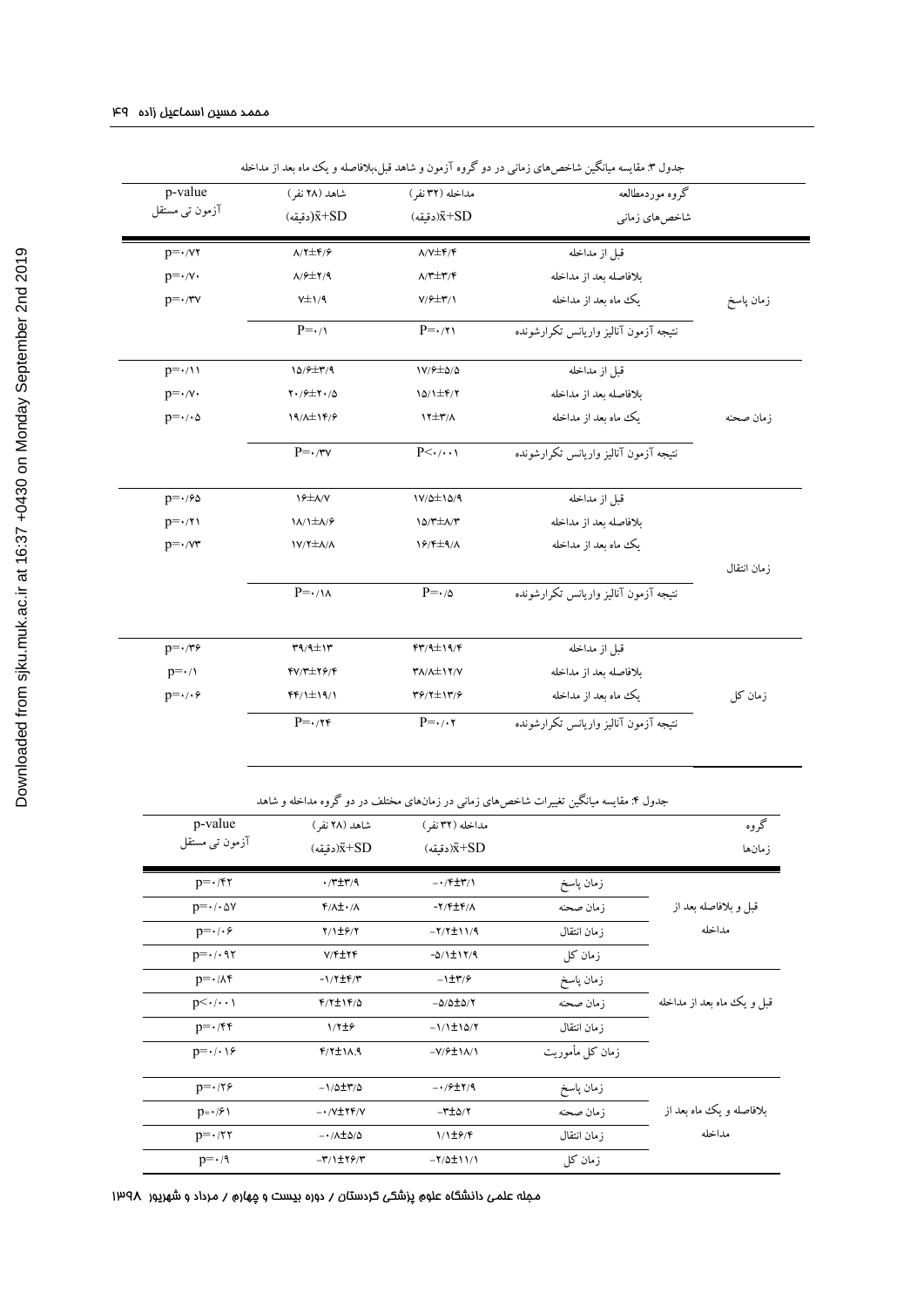#### **بحث**

تجزیهوتحلیل نتایج کـاهش معنـاداري را در میـ انگین زمـان صحنه یک ماه بعد مداخله در گروه آزمون نسبت بـه گـرو ه شـاهد نشــان داد کــه نشــاندهنـده ارتبــاط آمــوزش برنامــه مدیریت تروماي پـیش بیمارسـتانی بـ ا کـاهش زمـان صـحنه بهعنوان قسمتی از زمان پیش بیمارستانی اسـت . در ادامـه بـه بررسی نتایج مطالعه در خصوص شـاخص زمـان ی اورژانـس پیش بیمارستانی میپـرداز یم.نتـا یج مطالعـه حاضـر نشـان داد پس از آمـوزش برنامـه مـديريت ترومـاى پـيش بيمارسـتانى کاهش آماري معناداري در میانگین زمان پاسخ نسبت به قبل از مداخلــه وجــود نداشــت . نتــایج مطالعــه Johansson و همکاران در کشور سوئد با یافتههـا ي مطالعـه حاضـر همسـو است (11).

استاندارد زمان پاسخ 8 دقیقه و کمتـر از آن مـ یباشـد (17). در مطالعه حاضر زمـان پاسـخ در هـر دو گـروه موردمطالعـه بالاتر از استاندارد این شاخص زمانی بود. یافتههاي مطالعات Bidari و Panahi و Peyravi در ایران و Johansson در کشور سوئد نیز حاکی از زمان پاسخ بـالاتر از اسـتاندارد بــود (11،13،18،19)، ایــن در حــالی اســت کــه در مطالعــه بهرامی، بیگدلی و همکاران (20،21) زمان پاسـخ منطبـق بـر استاندار این فاصله زمانی گـزارش شـده اسـت . تفـاوت هـا ي زمانهاي موجود با استاندارد این شاخص زمـانی بـا عـواملی ازجمله ترافیک، تراکم ساختمانی، تراکم جمعیـت، ناکـافی بودن آمبـولانس قابـل توجیـه اسـت کـه امکـان مداخلـ ه در برخی موارد وجود نـدارد . در مطالعـه حاضـر توز یـ ع مکـان ی پایگــاههــاي اورژانــس، وســعت جغرافیــایی شــهر گنابــاد ، پراکندگی پایگـاه و فاصـله پایگـاههـای اورژانـس تـا محـل حادثه خصوصاً در پایگاههـاي جـادهاي را مـيتـوان از علـل افزایش زمان پاسخ برشمرد.

Meizoso و همکــاران کــاهش زمــان پاســخ را نیازمنــد افــزایش تعــداد واحــدهاي اورژانــس پــیش بیمارســتانی در دسترس و استراتژیهایی برای پوشش منطقه ذکـر مـیکننـد (22). لذا یافتن راهحلهایی کـه در تمـام نقـاط امکـان اجـرا

دارد ارزشمند خواهد بود. در پژوهش حاضر میـ انگین زمـان صحنه در گروه آزمون یک ماه بعد مداخله بهطور معناداري کمتر از میـ انگین زمـان صـحنه در گـروه شـاهد بـود . نتـایج مطالعه Johansson و همکاران نشان داد زمان صحنه قبـل و بعد از اجراي برنامه حفظ حیـات بیمـاران ترومـایی در دو گروه آزمون و گروه شاهد تفاوت معنـادار ي نداشـت (11). نتایج مطالعه مذکور با یافتههـای پـژوهش حاضـر غیرهمسـو میباشد. یکی از علل این اختلافزمـان صـحنه را مـیتـوان اخــتلاف ســاختاري سیســتم اورژانــس ســوئد(-Franco model German (و اورژانــــس ایــــران(-Anglo model American (ذکـــــر کـــــرد . در -Anglo model American تأکید بر انتقال سریع بیمار بـه مرکـز درمانی است، این در حالی است که German-Franco model پزشک محور بوده و تأکید بـر اسـتفاده از فنـاوري پیشرفته و درمان درصحنه دارد.

نکته قابلتأمل دیگر در مطالعه حاضـر بـالاتر بـودن میـانگین زمان صحنه نسبت به میانگین زمان صحنه در مطالعه جانسون میباشد. این اختلاف میتواند به دلیل تفاوت در مکانیسم و نوع تروما و جراحات وارده در ایران و سـوئد باشـد ؛ بـا ایـن توضیح که اکثر موارد تروما در کشور ایران از نوع حـوادث ترافیکی و تروماهای مرگبار میباشـد، لـذا در ایـن حـوادث مسـائلی همچـون امنیـت صـحنه، وجـود خطـرات بـالقوه و رهاسازي مصدوم میتواند باعث افزایش زمان صحنه گردد. نتایج پژوهش حاضر نشان داد پس از اجراي برنامه مـد یریت بیماران ترومایی میـ انگین زمـان پاسـخ نسـبت بـه قبـل از آن کــاهش معنــاداري نداشــته اســت. ایــن نتــایج بامطالعــه Johansson همسو است (11). زمان انتقال تا حـد زیـادي توسط فاصله از صحنه به بیمارستان تعیـی ن مـ یشـود .کـاهش زمان انتقال بهطورکلی نیاز به یک حالت انتقال سریعتر مانند اعزام اورژانس هوایی دارد (23). به نظر میرسد با توجـه بـه تأکید بر مفهوم "بردار و برو" در ایـن برنامـه آموزشـی ، القـا این مفهوم در بیماران ترومایی بتواند منجر به اعزام سریعترو ایمـن بیمـاران ترومـایی از صـحنه بـه مرکـز درمـانی شـود.

مجله علمی دانشگاه علوم پزشکی کردستان / دوره بیست و چهارم / مرداد و شهریور 1398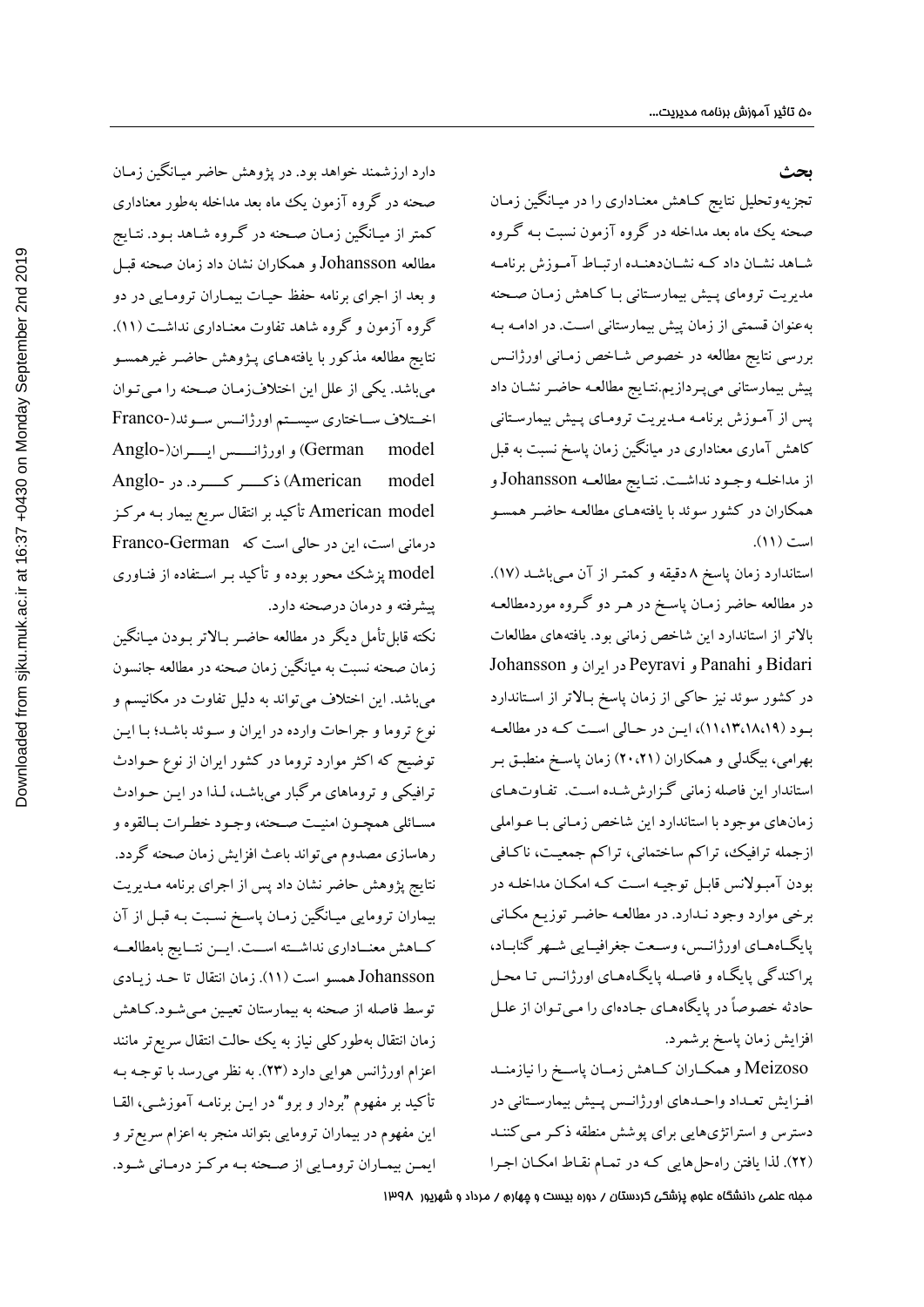بااینوجود با توجه به اولویت ایمنی و احتمال خطرات ناشی از سرعتبالا در این فاصله زمانی استفاده از سایر روشهـا ي جــایگزین ماننــد اعــزام بــالگرد خصوصــاً در مســافتهــاي طولانی، مناسب به نظر میرسد. اگرچــه درك ســاختار ترومــا و اهم یــت زمــان در بیمــاران

ترومـایی مـیتوانـد حساسـیت تکنسـین را نسـبت بـه اعـزام سریعتر آمبولانس بیشتر کند ولی این امر میتواند تنها یکی از عوامل تأثیرگذار بر کاهش زمان انتقال باشـد کـه نیــاز بـه بررسی بیشتر در تحقیقات آتی را میطلبد. لذا در این مطالعه با توجه به تأثیر سایر عوامل مانند ترافیک، نـوع آمبـولانس ، وضعیت راهها و فاصله صـحنه حادثـه تـا ب یمارسـتان و نتـا یج بهدستآمده به نظر میرسد مداخله ما تأثیري بر روي زمـان انتقال نداشته است.

با توجه به اینکه زمان کل مأموریت پیش بیمارستان مجمـوع زمان پاسخ، زمان صحنه و زمان انتقال میباشـد لـذا کـاهش هرکدام از این مؤلفههاي زمانی میتواند بر کاهش زمان کل تأثیر بگـذارد. در مطالعـه حاضـر بـا توجـه بـه تحليـل نتـايج بهدستآمده میتوان گفت کاهش زمان کل مأموریت متأثر از کاهش معنادار زمان صحنه بوده است.

در مطالعه Peyravi و همکـاران میـانگین زمـان کـل 42/3 دقیقه گزارششده است (13) که پژوهش حاضر با میـانگین 40/2 دقیقـه اي دو گـروه قبـل از مداخلـه نسـبت بـه مطالعـه مذکور از وضعیت بهتري برخوردار بوده اسـت . ایـن فاصـله زمانی یک ماه بعد مداخله در گروه آزمـون بـه ۱۳/۶±۱۳/۶ نیز تقلیل یافته است که نشاندهنـده ارتبـاط آمـوزش برنامـه مدیریت تروماي پیش بیمارستانی با کاهش زمان کـل پـ یش بیمارستان می باشد.

درنهایت می توان گفت هر فاصله زمانی نیاز به یک رویکرد متفاوت بـراي بـه حـداقل رسـاندن زمـان دارد. بـا توجـه بـه یافتههاي این مطالعه این برنامه میتواند زمان صحنه که یکی از زمانهاي مهم قبل از بیمارستان است را کاهش دهـد کـه درمجموع میتوانـد باعـث کـاهش زمـان پـ یش بیمارسـتان ی بهعنوان قسمت مهمی از زمان طلایی گردد.در مطالعه حاضر تأثیر سـایر عوامـل تأثیرگـذار بـر شـاخص هـا ي زمـانی مثـل

تفاوتهـاي فـردي، شـرايط روحـي و روانـي و اضـطراب و شرایط صحنه ممکن است در مدیریت زمان مؤثر باشـد کـه کنترل آن خـارج از اختيـار پژوهشـگر بـود، بـااين<code>وجـود بـا</code> تخصــیص تصــادفی تکنســینهــا در دو گــروه تــا حــدودي فاکتورهـــاي مخـــدوش کننـــده کنتـــرل شـــد. یکـــی از محدودیتهاي پژوهش حاضرمطالعات اندك مشابه بود که این موضوع منجـر بـه ایجـاد محـدود یتهـا یی در مقایسـه و بحث یافتهها شد. بااینوجود سعی شد با استفاده از مطالعاتی کــه در ســایر حیطــههــا انجــامشــده بــود تــا حــدودي ایــن محـدودیت برطـرف شـود. از دیگـر محـدودیتهـاي ایـن پژوهش انتخاب گروه آزمون و شاهد از یک شـهر بـود کـه احتمال انتقـال اطلاعـات وجـود داشـت لـذا انتخـاب گـروه آزمـون و گـروه شـاهد از دو مرکـز اورژانـس در دو منطقـه جغرافیایی مجزا براي مطالعات آتی پیشنهاد میگردد.

### **نتیجهگیري**

نتـایج پـژوهش حاضـر نشـان دهنـده ارتبـاط آمـوزش برنامـه مدیریت تروماي پیش بیمارستانی با کاهش زمان کـل پـیش بیمارستان خصوصاً زمان صحنه در بیمـاران ترومـایی اسـت . ازآنجـاییکــه کــاهش زمــان صــحنه مــیتوانــد بــا کــاهش مرگومیر و ناتوانی در بیماران ترومایی همراه باشـد لـذا بـه نظر میرسد این برنامه تمرینی بهعنوان ابزاري بـراي کـاهش میزان مرگومیر و ناتوانی ناشی از تروما مؤثر باشد کـه ایـن موضــوع مــیتوانــد زمینــه پــژوهشهــاي آتــی باشــد. لــذا پژوهشگران ادغام برنامـه آمـوزش برنامـه مـ دیریت بیمـاران ترومایی در اورژانس پیش بیمارستانی را بهعنوان یک برنامه بازآموزي دورهاي و منظم پیشنهاد مینمایند.

# **تشکر و قدردانی**

این مقاله برگرفته از قسمتی از دادههاي پایاننامه کارشناسـ ی ارشد پرستاري اورژانس با کد اخـلاق در پـژوهش مصـوب در کمیته اخلاق دانشـگاه علـوم پزشـکی بیرجنـد بـه شـماره .1397.099REC.BUMS.IR مـــیباشـــد. بـــا تشـــکر و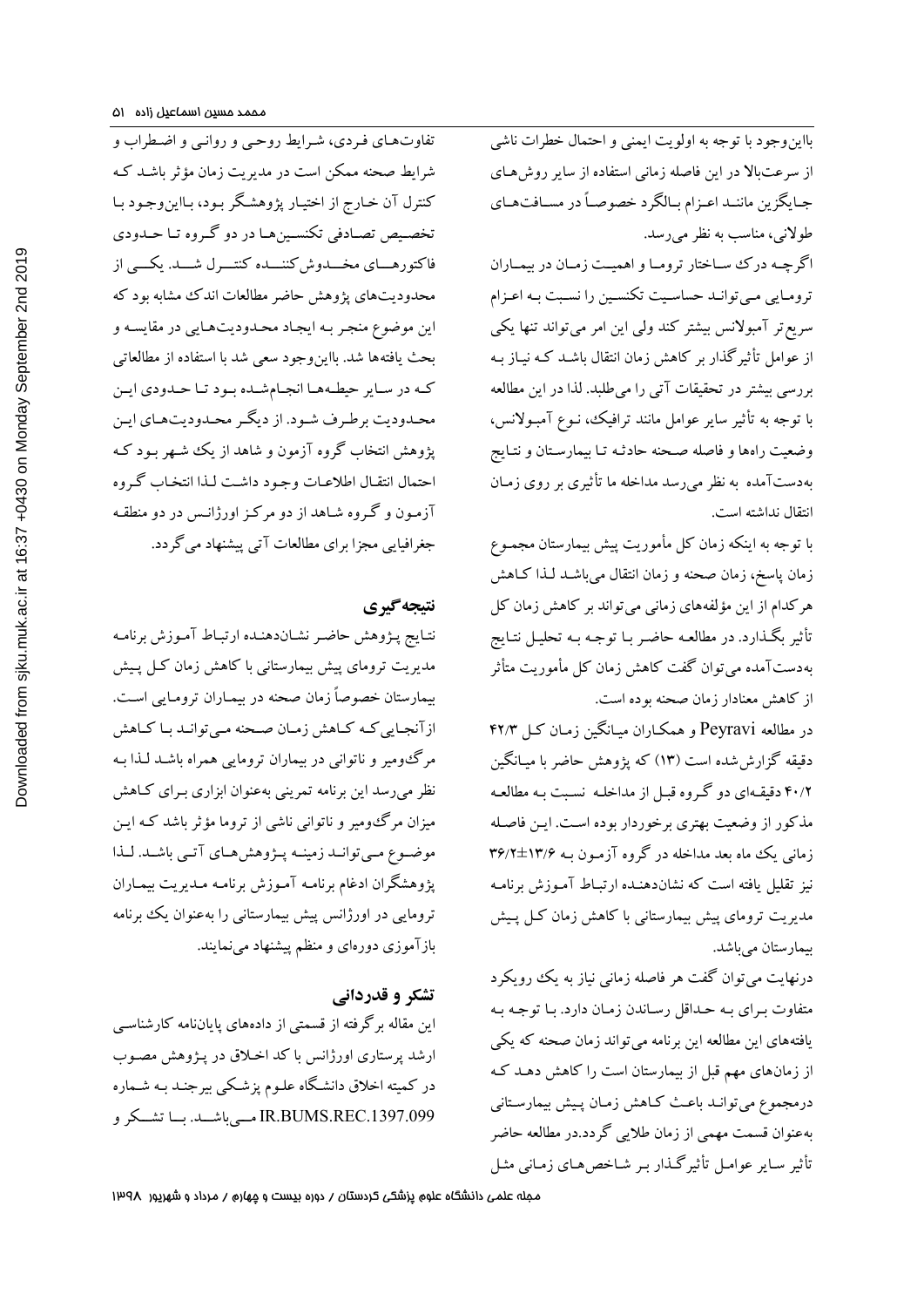52 تاثیر آموزش برنامه مدیریت...

قدردانی فراوان از سازمان اورژانـس گنابـاد کـه از محققـ ین طـــــــرح حمایـــــــت مـــــــالی بـــــــه عمـــــــل آورد .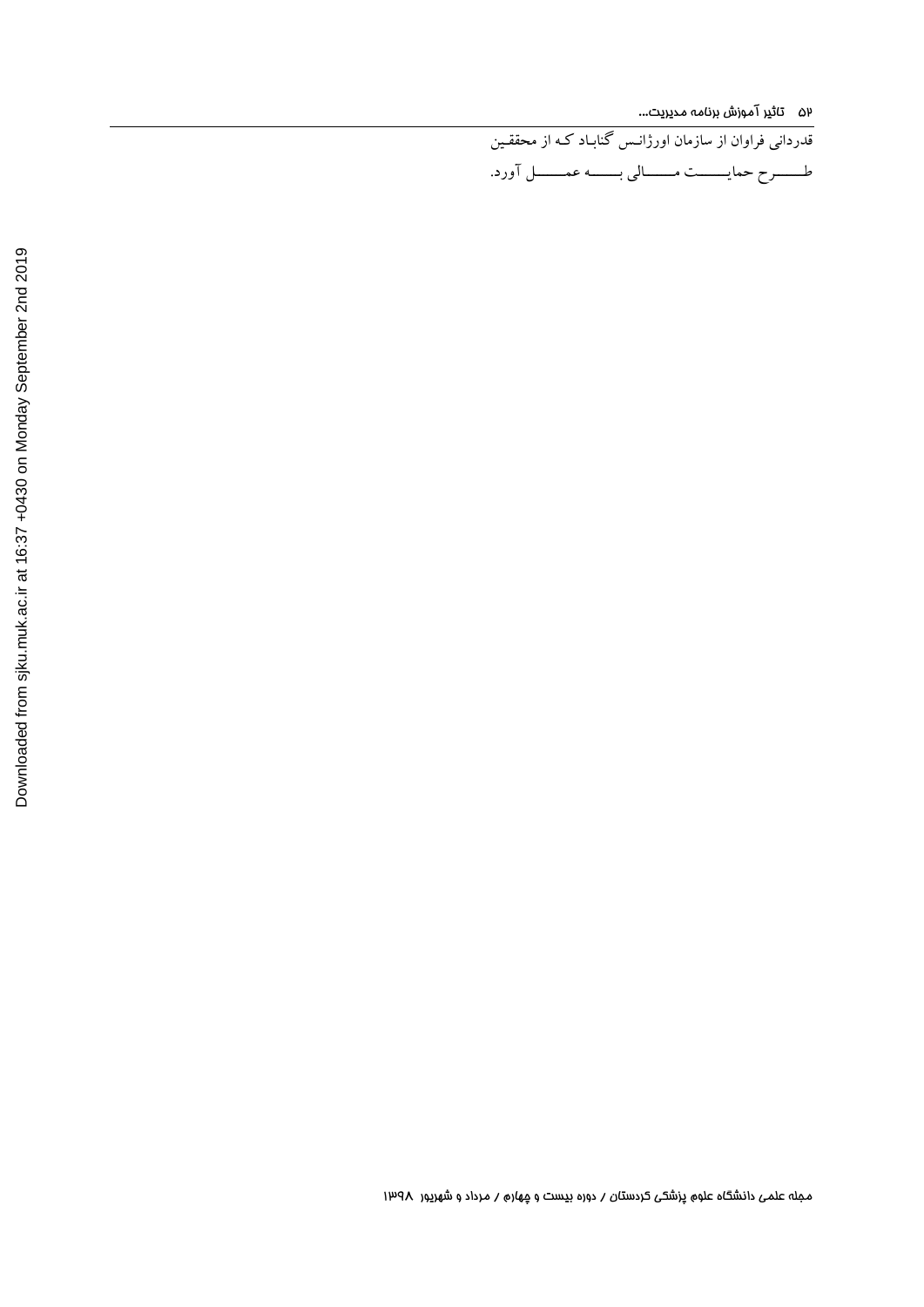#### **References**

1. Rhee P, Joseph B, Pandit V, Aziz H, Vercruysse G, Kulvatunyou N, et al. Increasing trauma deaths in the United States. Ann Surg 2014;260:13-21.

2. Lee J, Abdel-Aty M, Cai Q, Wang L. Effects of emergency medical services times on traffic injury severity: A random effects ordered probit approach. Traffic Inj Prev 2018;19:577-81.

3. Bazeli J, Aryankhesal A, Khorasani-Zavareh D. Epidemiology of special incidents: results from national mortality and morbidity registry and the associated factors in Iran in 2014. Electronic Physician 2017;9:5113-21.

4. Harmsen A, Giannakopoulos G, Moerbeek P, Jansma E, Bonjer H, Bloemers F. The influence of prehospital time on trauma patients outcome: a systematic review. Injury 2015;46:602-9.

5. Alarhayem AQ, Myers JG, Dent D, Liao L, Muir M, Mueller D, et al. Time is the enemy: Mortality in trauma patients with hemorrhage from torso injury occurs long before the "golden hour. Am J Surg 2016;212:1101-5.

6. Rogers FB, Rittenhouse KJ, Gross BW. The golden hour in trauma: Dogma or medical folklore?. Injury 2015;46:525-7.

7. Jensen JL. Paramedic Clinical Decision Making: Dalhousie University Halifax. Master thesis; 2010.

8. Raatiniemi L, Steinvik T, Liisanantti J, Ohtonen P, Martikainen M, Alahuhta S, et al. Fatal injuries in rural and urban areas in northern Finland: a 5-year retrospective study. Acta Anaesthesiol Scand 2016;60:668-76.

9. Osteras O, Heltne JK, Vikenes BC, Assmus J, Brattebo G. Factors influencing on-scene time in a rural Norwegian helicopter emergency medical service: a retrospective observational study. Scand J Trauma Resusc Emerg Med 2017;25:97.

10. Brown JB, Rosengart MR, Forsythe RM, Reynolds BR, Gestring ML, Hallinan WM, et al. Not all prehospital time is equal: Influence of scene time on mortality. J Trauma Acute Care Surg 2016;81:93-100.

11. Johansson J, Blomberg H, Svennblad B, Wernroth L, Melhus H, Byberg L, et al. Prehospital Trauma Life Support (PHTLS) training of ambulance caregivers and impact on survival of trauma victims. Resuscitation 2012;83:1259-64.

12. Gunnarsson BM, Warrén Stomberg M. Factors influencing decision making among ambulance nurses in emergency care situations. I Int Emerg Nurs 2009;17:83-9.

13. Peyravi M, Ortenwal P, Djalali A, Khorram-Manesh A. An overview of shiraz emergency medical services, dispatch to treatment. Iran Red Crescent Med J 2013;15:823–8.

14. Paravar M, Hosseinpour M, Salehi S, Mohammadzadeh M, Shojaee A, Akbari H, et al. Pre-hospital trauma care in road traffic accidents in Kashan, Iran. Arch Trauma Res 2013; 1: 166–71.

15. Sadeghnezhad H, Khazaei T, Nasiri A. Comparing the effect of concept mapping to clinical simulation on emergency medical students` clinical decision making. Iranian Journal of Medical Education 2014;14:241-51. [In Persian]

16. Aghababaeian H, Jamalpor M, Mosavi A, Ghanavati S, Rasoli S, Haji-araghi N. Investigation of causes, time indices, and results of pediatric pre-hospital emergency missions in emergency medical centers affiliated to Dezful University of Medical Sciences, 2011- 2012. SMSJ 2017;2:289-98.

17. Hosseini SMR, Maleki M, Gorji HA, Khorasani-Zavareh D, Roudbari M. Challenges to use response time standard in assessing emergency medical services in iran: a systematic review. Arch Trauma Res 2017;6:55-62.